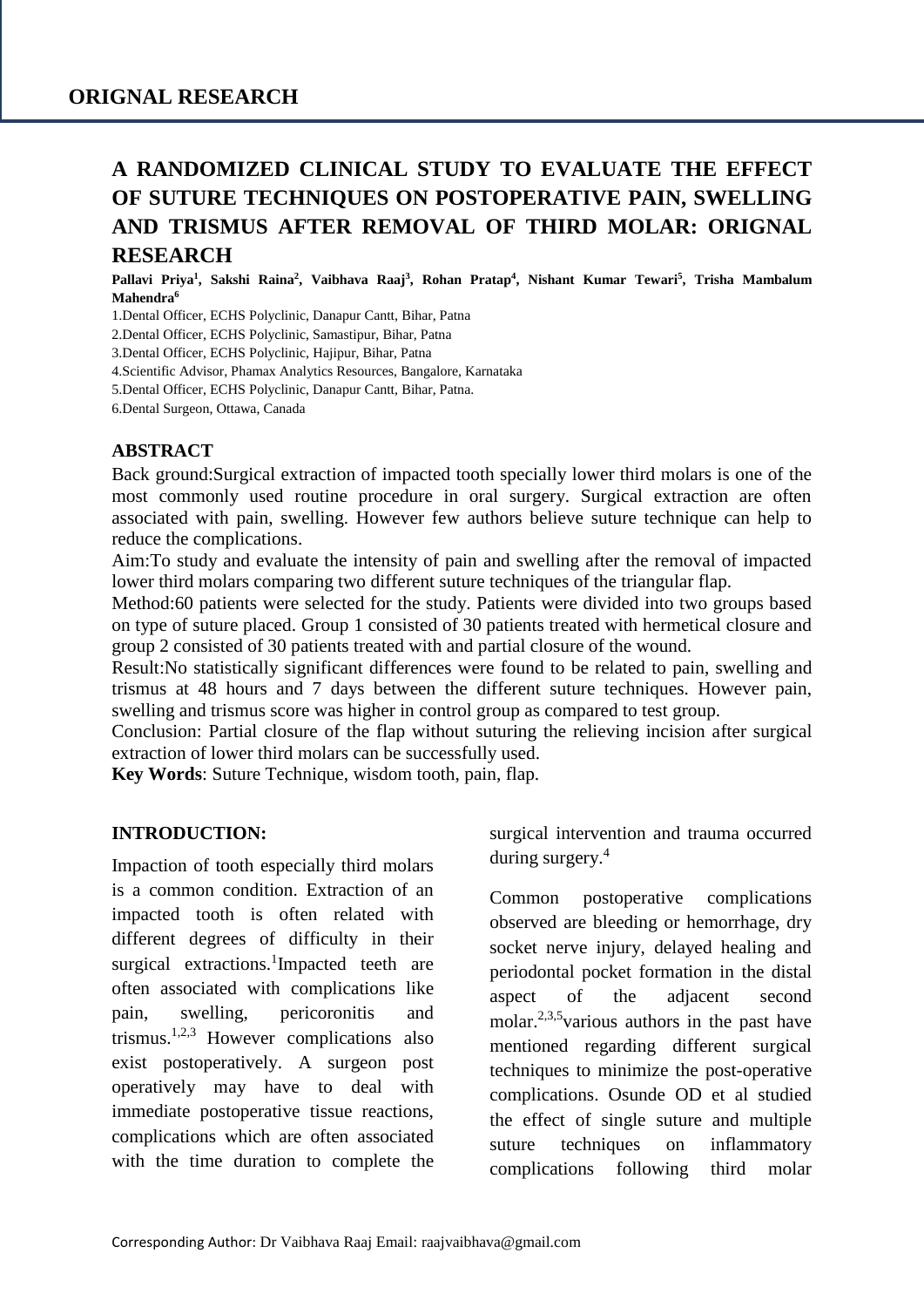surgery.<sup>6</sup>[Danda AK](https://www.ncbi.nlm.nih.gov/pubmed/?term=Danda%20AK%5BAuthor%5D&cauthor=true&cauthor_uid=20116700) et al compared the influence of primary and secondary closure of the surgical wound on postoperative pain and swelling after removal of impacted mandibular third molars<sup>7</sup>

Aim:To study and evaluate the intensity of pain and swelling after the removal of impacted lower third molars comparing two different suture techniques of the triangular flap.

#### **MATERIALS AND METHODS:**

This randomized controlled crossover clinical study was carried out in the department oral surgery. Ethical committee approval was obtained from the Institutional Ethics Committee.A written informed consent was obtained from the parents/guardian.The patients visiting the Dental OPD of ECHS Polyclinic, Danapur Cantt, Patna, in need of impaction correction were screened and 60patients with following inclusion criteria were included for the present study.

## INCLUSION CRITERIA:

- 1) Impacted lower third molar,
- 2) Those willing to participate

## EXCLUSION CRITERIA:

- Patients suffering from any systemic diseases.
- Physically and mentally challenged children

Pretreatment and post treatment radiograph was obtained. Surgical extraction was done under local anesthesia, using a 4% articaine (1:100.000 epinephrine) anesthetic

solution (Septodont, France).The selected 60patients were divided in two groups based on time type of treatment.

Group 1: with hermetical closure (n=30)

Group 2: partial closure of the wound  $(n=30)$ 

Standardized discriminate score was calculated for all the 60 patients.

Statistical Analysis:The values obtained during each session was assessed. tabulated and subjected to appropriate statistical analysis.Paired t-tests were performedto test the null hypothesis. The levels of significance tested were  $P < .05$ and  $P < 0.01$ .

## **RESULT:**

A total of 60patients in need of surgical extraction of lower third molar were selected for the current study. 60 patients were divided in different group based on the type of treatment used. Group 1 was test group consisted of 30 patients and group 2 was control group consisted of 30 patients (graph 1). Of the 60 patients included in the study 28 were males i.e. 46.6% and 32 were females i.e. 53.3%. Majority of the patients in current study were females (table 1).

Graph 2 represents that no statistically significant differences were found to be related to pain  $(p<0.051)$  at 48 hours and 7 days between the different suture techniques. However pain score was higher in control group as compared to test group. Graph 3 represents trismus observed in  $2<sup>nd</sup>$  and  $7<sup>th</sup>$  day the result showed that no significant differences for trismus was observed between the two groups.Graph 4 represents the post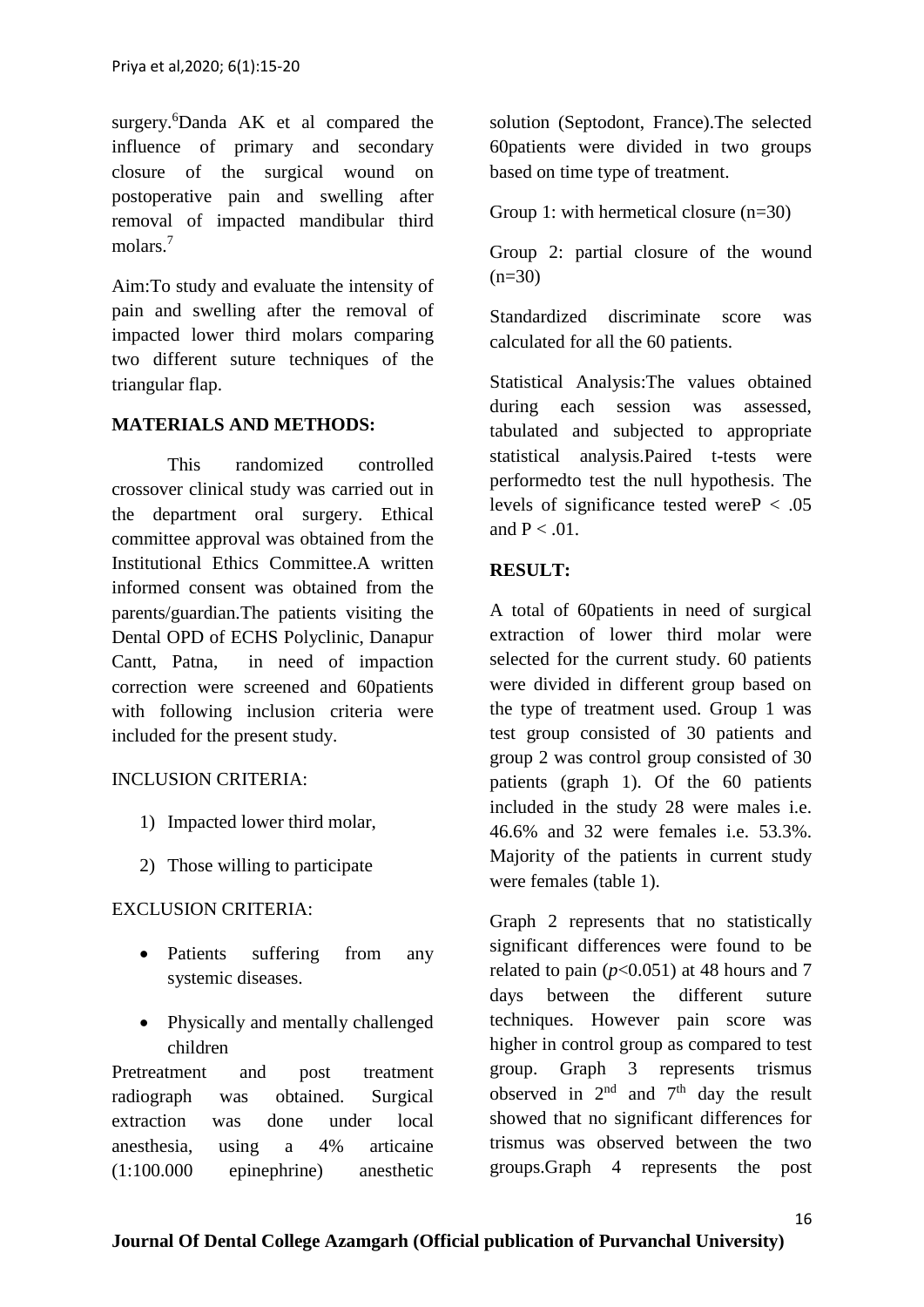operative swelling observed result showed that no significant differences for horizontal, vertical and oblique facial measurements was observed in present study.

## **DISCUSSION:**

Impacted third molars are very commonly seen.<sup>7</sup> generally patients report to oral surgeons with complaint of Swelling, trismus and pain and thus this three are considered to be the most important indicators following surgical extraction of impacted lower third molars.8,9 Studies have reported that the envelope flap with sulcular incision from the first to the second molar followed by a distal relieving incision to the ramus of the mandible has been more commonly employed for the removal of the impacted third molars.<sup>10,11</sup> However every technique comes with its advantage as well as disadvantage. In present study we aimed to evaluate the intensity of pain and swelling after the removal of impacted lower third molars comparing two different suture techniques of the triangular flap.

In present study 60 patients were divided in different group based on the type of treatment used. Group 1 was test group consisted of 30 patients and group 2 was control group consisted of 30 patients. Of the 60 patients included in the study 28 were males i.e. 46.6% and 32 were females i.e. 53.3%. In our study there was no statistically significant differences were found to be related to pain, swelling and trismus at 48 hours and 7 days between the different suture techniques. However pain score was higher in control group as compared to test group. [Cosme Gay-](https://www.ncbi.nlm.nih.gov/pubmed/?term=Gay-Escoda%20C%5BAuthor%5D&cauthor=true&cauthor_uid=25662551)[Escoda](https://www.ncbi.nlm.nih.gov/pubmed/?term=Gay-Escoda%20C%5BAuthor%5D&cauthor=true&cauthor_uid=25662551) et al in their study reported that no statistically significant differences were observed for pain  $(p<0.06)$ , trismus  $(p<0.71)$  and swelling  $(p<0.05)$  between the test and the control group. However, the values of the three parameters related to the test group were lower than those for the control group.<sup>12</sup> Osunde et al studied the role of the suture technique in relation to postoperative complications and concluded that there were no significant differences between the complete closure and a one-knot in the corner of the flap, although the group with partial closure presented a reduction in postoperative variables. Similar result was reported in our study.<sup>6</sup> whereas Maria et al in their study found a lower level of postoperative variables in the group with a secondary closure, as well as greater level of edema and the presence of hematoma in the group with a complete closure. $13$ 

## **CONCLUSION:**

Within the limits of our study we conclude that no statistically significant differences were found to be related to pain at 48 hours and 7 days between the different suture techniques. Trismus and swelling observed in  $2<sup>nd</sup>$  and  $7<sup>th</sup>$  day the result showed that no significant differences for trismus was observed between the two groups. However further studies with greater sample size is warranted.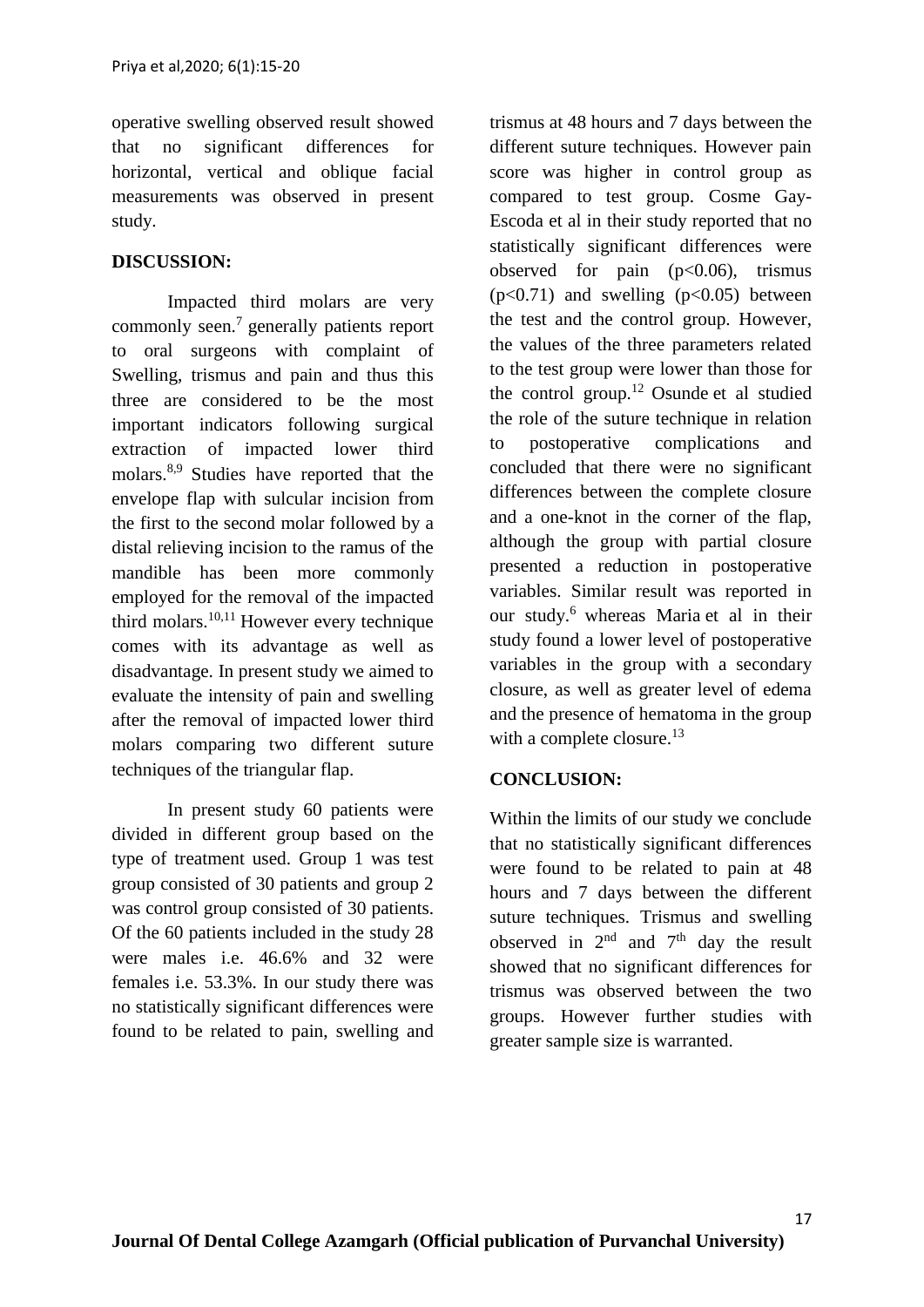## **TABLE AND GRAPH:**





## TABLE 1: GENDER DISTRIBUTION

| Gender | Sample | Percent % |
|--------|--------|-----------|
| Male   | 28     | 46.6%     |
| Female | 32     | 53.3%     |
| Total  | 60     | 100%      |

Graph 2: pain complications observed

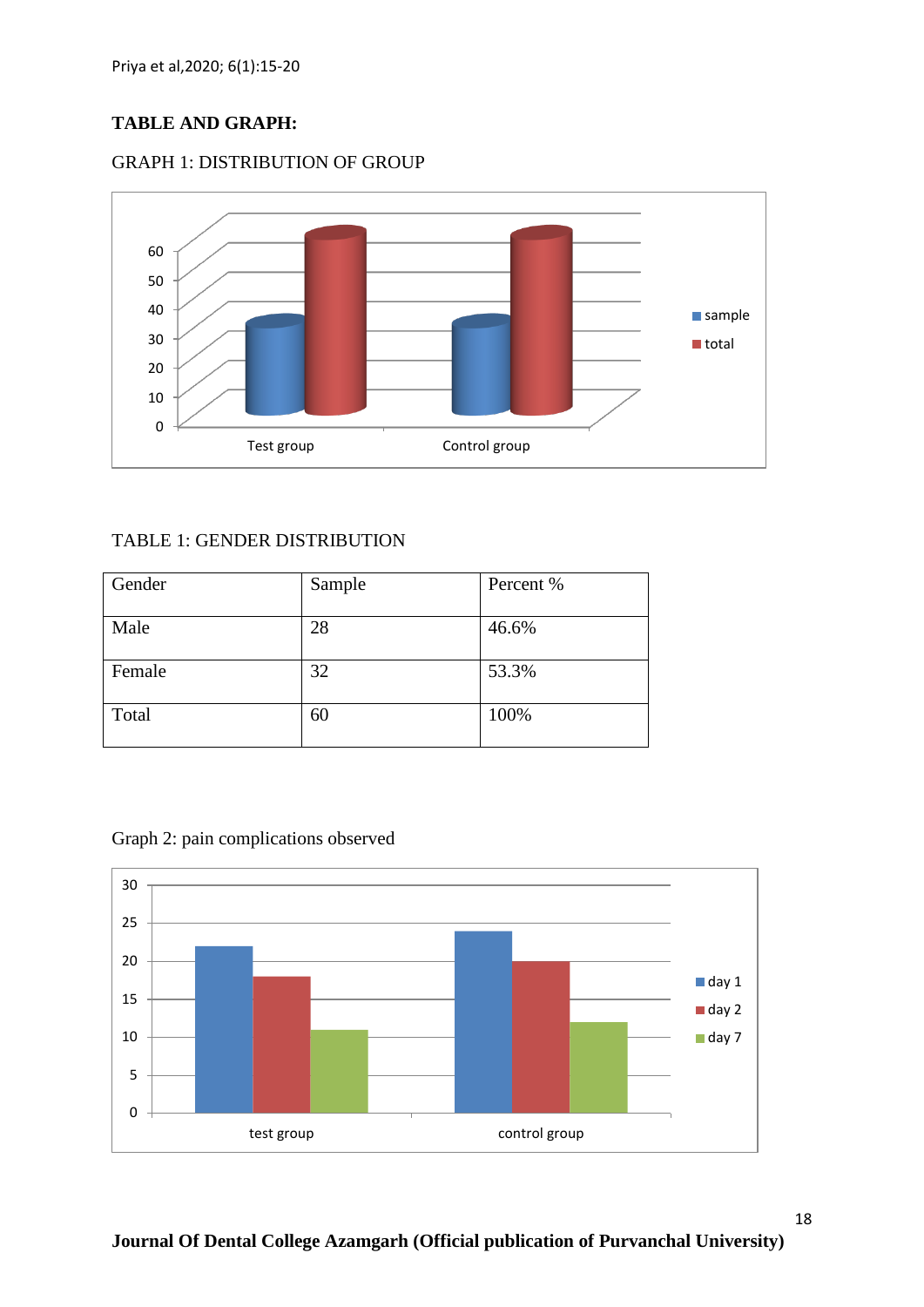#### Graph 3: trismus observed





Graph 4: post op swelling observed

**REFERENCES:**

- 1. Chaparro-Avendaño AV, Pérez-García S, Valmaseda-Castellón E, Berini-Aytés L, Gay-Escoda C. Morbidity of third molar extraction in patients between 12 and 18 years of age. Med Oral Patol Oral Cir Bucal2005;10:422-31.
- 2. Bello SA, Olaitan AA, Ladeinde AL. A randomized comparison of the effect of partial and total wound closure techniques on postoperative morbidity after mandibular third molar surgery. J

Oral Maxillofac Surg. 2011;69:24– 30. [\[PubMed\]](https://www.ncbi.nlm.nih.gov/pubmed/21497001) [\[Google Scholar\]](https://scholar.google.com/scholar_lookup?journal=J+Oral+Maxillofac+Surg&title=A+randomized+comparison+of+the+effect+of+partial+and+total+wound+closure+techniques+on+postoperative+morbidity+after+mandibular+third+molar+surgery&author=SA+Bello&author=AA+Olaitan&author=AL+Ladeinde&volume=69&publication_year=2011&pages=24-30&pmid=21497001&)

- 3. Baqain ZH, Al-Shafii A, Hamdan AA, Sawair FA. Flap design and mandibular third molar surgery: A split mouth randomized clinical study. Int J Oral Maxillofac Surg. 2012;41:1020–4.
- 4. Dolanmaz D, Esen A, Isik K, Candirli C. Effect of 2 flap designs on postoperative pain and swelling after impacted third molar surgery. Oral Surg Oral Med Oral